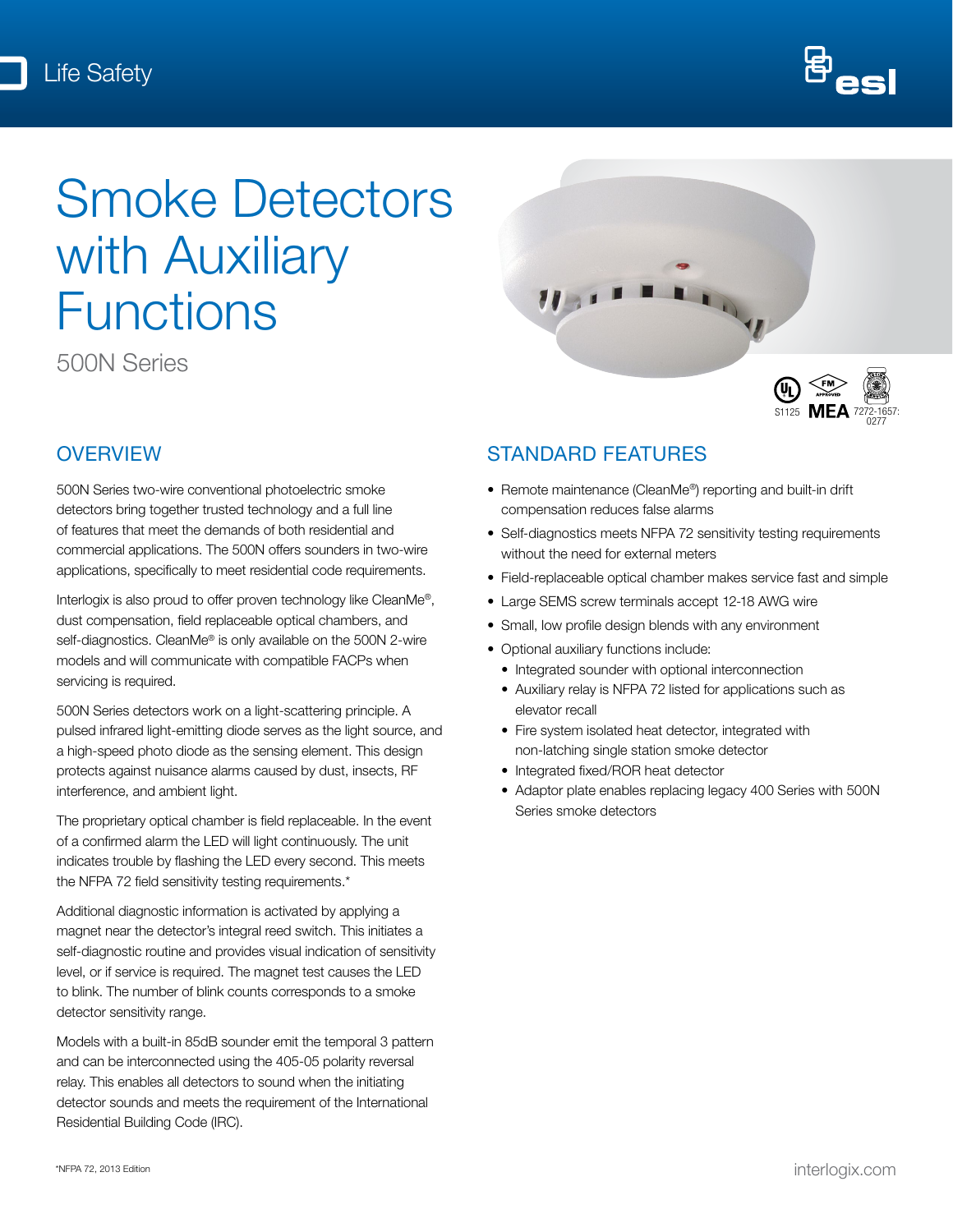# Application **Assemby**

500N Series detectors are ideal for both retrofit applications and new installations alike. They are particularly well-suited for installations where detector reliability is essential, but where typical analog/addressable devices may not be appropriate or feasible. With their replaceable optical chambers, these detectors are equally well-suited to dusty environments where detectors require frequent cleaning.



# **Mounting and Installation Communisty Dimensions**

500N Series detector bases mount directly to standard singlegang electrical boxes, three-inch round, or four-inch octagonal boxes. Detector heads simply twist onto the base. Heads are equipped with a break-away locking tab, which prevents unauthorized removal. SEMS terminals accept 24 to 12 AWG field wiring.



# Typical Wiring

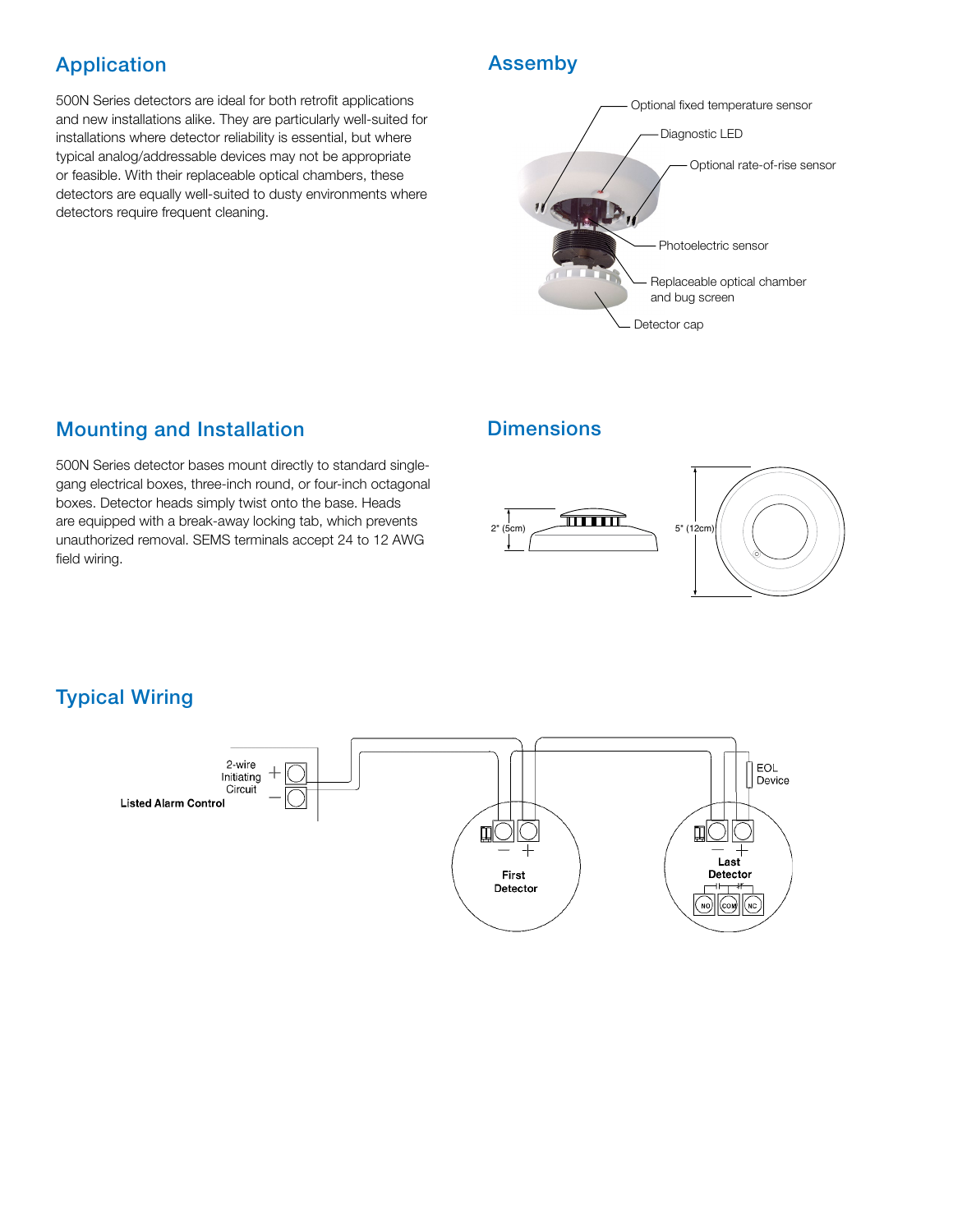# **Specifications**

### Electrical

| Voltage                             | For standard 6/12 V operation (6.5 to 20<br>VDC), polarity sensitive<br>For standard 12/24 V operation (8.5 to 33<br>VDC, polarity sensitive |  |
|-------------------------------------|----------------------------------------------------------------------------------------------------------------------------------------------|--|
| Maximum ripple<br>(6/12/24V)        | 10% (Vp-p)                                                                                                                                   |  |
| Typical average standby<br>current  | 70 µA                                                                                                                                        |  |
| Typical alarm current<br>(6/12/24V) | Up to 60 mA max if not limited by control<br>panel                                                                                           |  |
| Auxiliary relay contacts            | 1.0 A @ 30 VDC; Form C                                                                                                                       |  |
| Photoelectric sensitivity           | $2.0\% + 1.08 - 1.02$                                                                                                                        |  |
| <b>Environment</b>                  |                                                                                                                                              |  |
| Operating temperature               | 32° to 100°F (0° to 37°C)                                                                                                                    |  |
| Operating humidity                  | 0 to 95% non-condensing                                                                                                                      |  |

#### Physical

| Field wiring size                      | 12 to 24 AWG (16 to 22 AWG recommended)                                                                                     |  |
|----------------------------------------|-----------------------------------------------------------------------------------------------------------------------------|--|
| Electrical boxes                       | Fits standard single-gang and 3-1/2 in. and<br>4 in. round ceiling electrical boxes                                         |  |
| Heat detector                          | Rate-of-Rise:<br>15°F/min and $> 105$ °F<br>$(9.4^{\circ}$ C/min and $> 40.6^{\circ}$ C)<br>Fixed threshold: 135°F (57.2°C) |  |
| UL 2-wire compatibility<br>identifiers | S09A, S10A, S11A                                                                                                            |  |
| Drift compensation<br>adjustment       | 1.0% ft. max                                                                                                                |  |
| Detector head dimensions               | 5.5 D x 2 in. H (14.0 x 5cm)                                                                                                |  |
| Mounting dimensions                    | 5.25 in. (13.3cm) diameter;<br>$0.3$ in. $(0.8cm)$ height                                                                   |  |
| Reset time                             | 1 second minimum                                                                                                            |  |
| <b>Regulations</b>                     |                                                                                                                             |  |
| Listings                               | <b>CSFM</b><br>UL268 and CAN/ULC-S531                                                                                       |  |